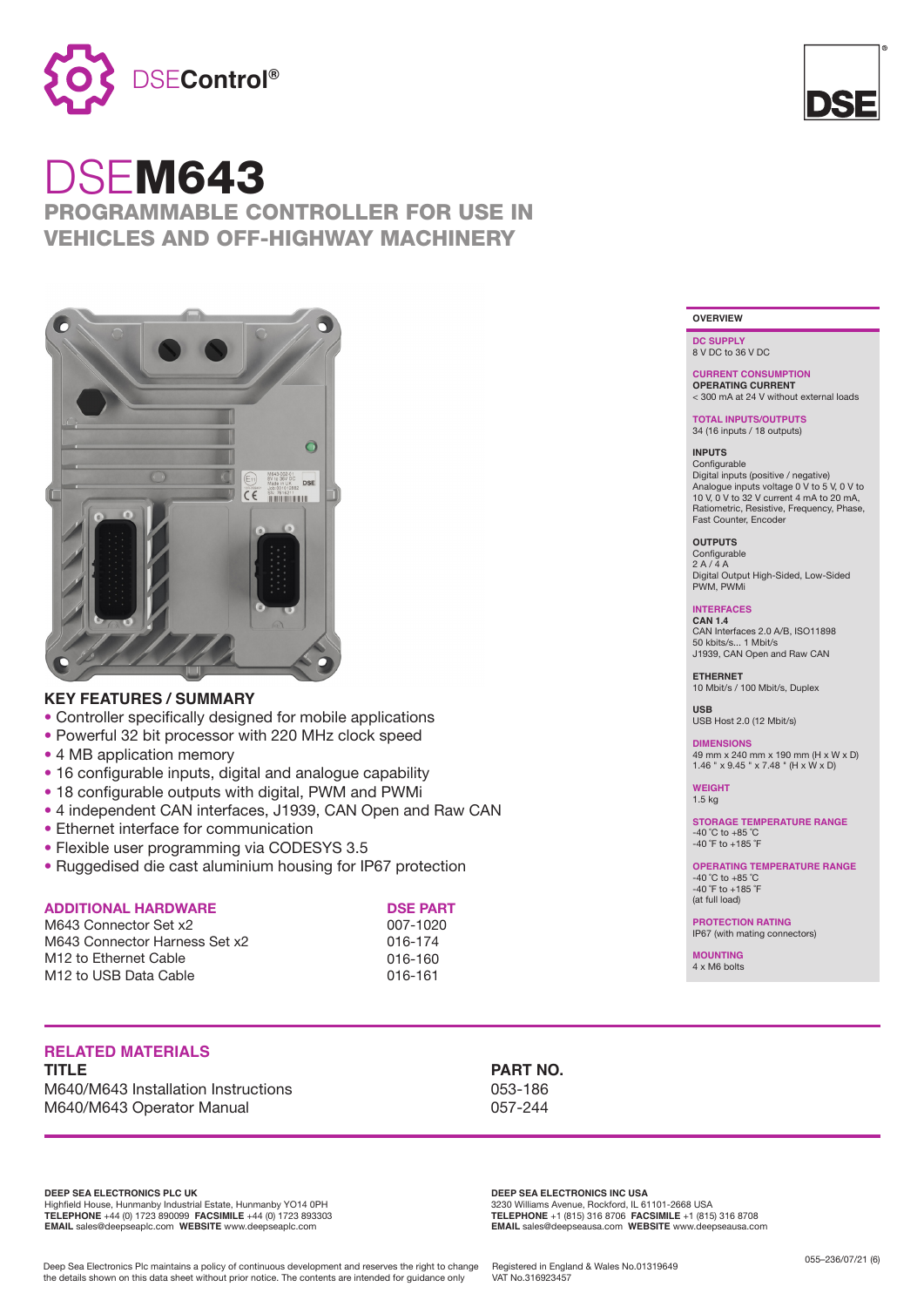



### **Technical Data**

DSE**M643**

| <b>Supply</b>                                                                                                                                                                                                                              |                                      | <b>Connector A</b>                  |  |  |
|--------------------------------------------------------------------------------------------------------------------------------------------------------------------------------------------------------------------------------------------|--------------------------------------|-------------------------------------|--|--|
| Operating voltage                                                                                                                                                                                                                          | 8 V DC to 36 V DC                    | Pin 4                               |  |  |
| Unit power supply maximum current consumption (no external loads)                                                                                                                                                                          | < 300 mA at 24 V                     |                                     |  |  |
| Unit power supply current consumption after controlled shutdown has occurred due to<br>the ignition being turned off                                                                                                                       | $<$ 5 mA at 24 V                     |                                     |  |  |
| <b>Fusing</b>                                                                                                                                                                                                                              |                                      | <b>Connector A</b>                  |  |  |
| Unit power supply external protection fuse rating                                                                                                                                                                                          | 3A                                   | Pin 4                               |  |  |
| Maximum total current of the device is 16 A. This includes the device current<br>consumption plus the current supplied to the outputs. Each output supply is rated max<br>16 A.<br>Output supply 3 + Output supply 4 must not exceed 16 A. | 16 A                                 | Pin 16, 23                          |  |  |
| <b>Program Enable Pin</b>                                                                                                                                                                                                                  |                                      | <b>Connector A</b>                  |  |  |
| Program enable high (program enabled)                                                                                                                                                                                                      | >6V                                  | Pin 6                               |  |  |
| Program enable low (program disabled)                                                                                                                                                                                                      | < 2 V                                | When not used must<br>put to GND    |  |  |
| Program enable pin pull-down resistance                                                                                                                                                                                                    | 33 $k\Omega$                         |                                     |  |  |
| <b>Housing</b>                                                                                                                                                                                                                             |                                      |                                     |  |  |
| Diecast aluminium                                                                                                                                                                                                                          |                                      |                                     |  |  |
| <b>Dimensions</b>                                                                                                                                                                                                                          |                                      |                                     |  |  |
| 49 mm x 240 mm x 190 mm (H x W x D) / 1.46 " x 9.45 " x 7.48 " (H x W x D)                                                                                                                                                                 |                                      |                                     |  |  |
| Weight                                                                                                                                                                                                                                     |                                      |                                     |  |  |
| 1.5 kg                                                                                                                                                                                                                                     |                                      |                                     |  |  |
| <b>Temperature</b>                                                                                                                                                                                                                         |                                      |                                     |  |  |
| Operating temperature                                                                                                                                                                                                                      | -40 °C to +85 °C / -40 °F to +185 °F |                                     |  |  |
| Storage temperature                                                                                                                                                                                                                        | -40 °C to +85 °C / -40 °F to +185 °F |                                     |  |  |
| <b>Protection Rating</b>                                                                                                                                                                                                                   |                                      |                                     |  |  |
|                                                                                                                                                                                                                                            | IP67 (with mating connector)         |                                     |  |  |
| <b>Connectors</b>                                                                                                                                                                                                                          |                                      |                                     |  |  |
| Mating Connector A - 23 pin TE connectivity 1-770680-1                                                                                                                                                                                     |                                      |                                     |  |  |
| Connector C - 35 pin TE connectivity 1-776164-1                                                                                                                                                                                            |                                      |                                     |  |  |
| M12, D-coded 4 pole socket                                                                                                                                                                                                                 |                                      |                                     |  |  |
| M12, A-coded 5 pole socket                                                                                                                                                                                                                 |                                      |                                     |  |  |
| <b>Digital Inputs</b>                                                                                                                                                                                                                      |                                      | <b>Connector C</b>                  |  |  |
| Digital inputs active high/active low                                                                                                                                                                                                      |                                      | Pin 6, 9, 14, 15, 16, 22,<br>28, 31 |  |  |
| High level voltage threshold for active high                                                                                                                                                                                               | > 6 V                                |                                     |  |  |
| Low level voltage threshold for active high                                                                                                                                                                                                | $< 2 \mathrm{V}$                     |                                     |  |  |
| <b>Analogue Voltage Inputs</b>                                                                                                                                                                                                             |                                      | <b>Connector C</b>                  |  |  |
| 0 V to 5 V programmable voltage range                                                                                                                                                                                                      | 0 V to 5 V                           | Pin 7, 8, 17, 18, 19, 20,<br>29, 30 |  |  |
| 0 V to 10 V programmable voltage range                                                                                                                                                                                                     | 0 V to 10 V                          |                                     |  |  |
| 0 V to 32 V programmable voltage range                                                                                                                                                                                                     | 0 V to 32 V                          |                                     |  |  |
| Voltage measurement resolution                                                                                                                                                                                                             | 12 bits                              |                                     |  |  |
| Voltage measurement accuracy                                                                                                                                                                                                               | $±1\%$ FSD                           |                                     |  |  |
| Voltage measurement input resistance                                                                                                                                                                                                       | $\geq 30$ kΩ                         |                                     |  |  |
| Voltage measurement sampling rate                                                                                                                                                                                                          | 1 kHz                                |                                     |  |  |
| FSD = Full Scale Deflection                                                                                                                                                                                                                |                                      |                                     |  |  |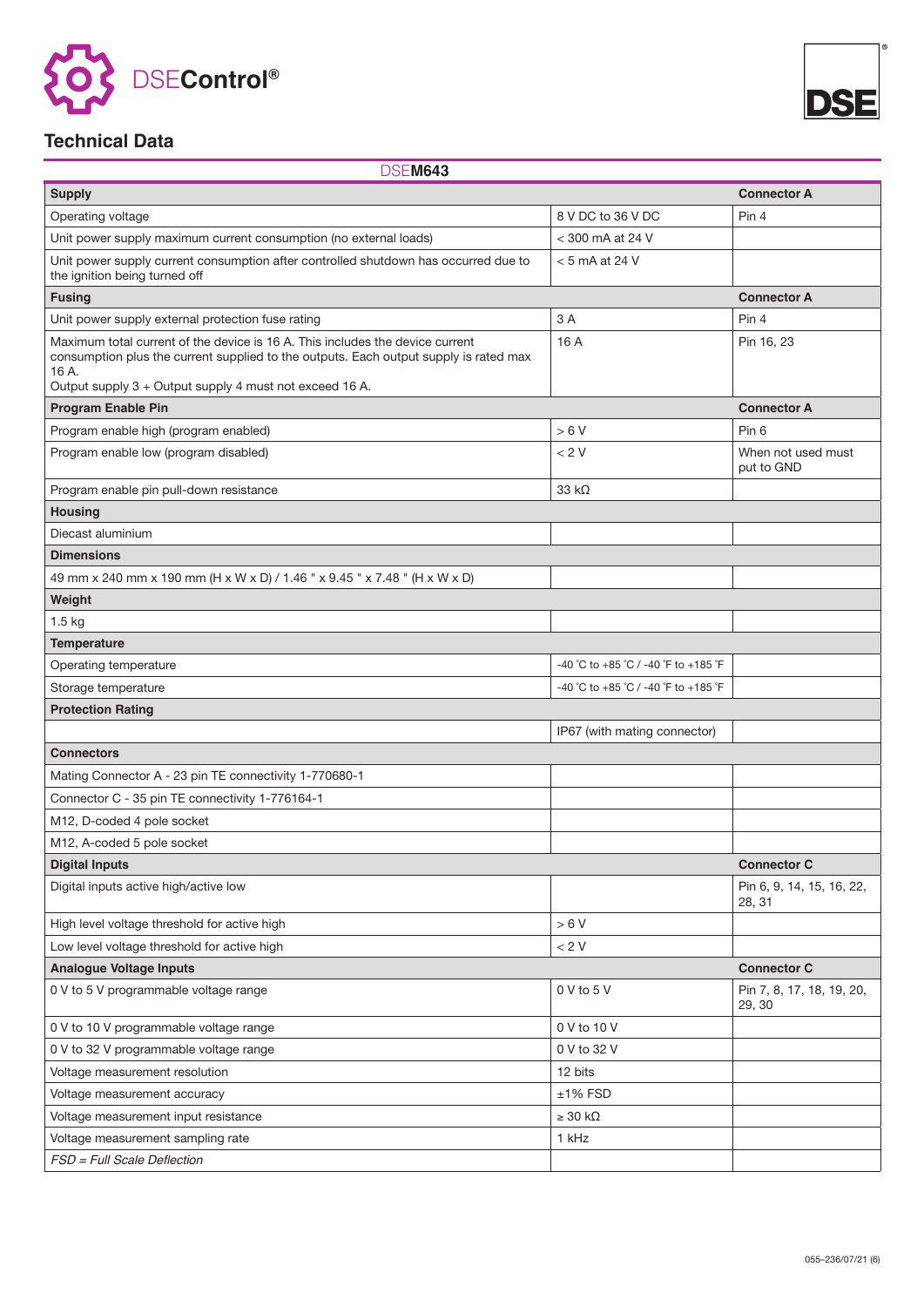



| <b>DSEM643</b>                                |                                         |                                     |  |
|-----------------------------------------------|-----------------------------------------|-------------------------------------|--|
| <b>Analogue Current Inputs</b>                |                                         | <b>Connector C</b>                  |  |
| Current measurement direction                 | Current sink only                       | Pin 7, 8, 17, 18, 19, 20,<br>29, 30 |  |
| Current measurement ranges                    | 0 mA to 20 mA                           |                                     |  |
|                                               | 4 mA to 20 mA                           |                                     |  |
| Current measurement resolution                | 12 bits                                 |                                     |  |
| Current measurement accuracy                  | $±1\%$ FSD                              |                                     |  |
| Current measurement input sink resistance     | 100 $\Omega$ ±1%                        |                                     |  |
| Current measurement sampling rate             | 1 kHz                                   |                                     |  |
| FSD = Full Scale Deflection                   |                                         |                                     |  |
| <b>Analogue Resistive Inputs</b>              |                                         | <b>Connector C</b>                  |  |
| Resistance measurement range                  | $0 \Omega$ to 3400 $\Omega$             | Pin 7, 8, 17, 18, 19, 20,<br>29, 30 |  |
| Resistance measurement source voltage         | 12 V maximum                            |                                     |  |
| Resistance measurement current                | 1 <sub>mA</sub>                         |                                     |  |
| Resistance measurement resolution             | 12 bits                                 |                                     |  |
| Resistance measurement accuracy               | $±1\%$ FSD                              |                                     |  |
| Resistance measurement sampling rate          | 1 kHz                                   |                                     |  |
| FSD = Full Scale Deflection                   |                                         |                                     |  |
| <b>Analogue Ratiometric Inputs</b>            |                                         | <b>Connector C</b>                  |  |
| Voltage ratiometric measurement voltage range |                                         | Pin 7, 8, 17, 18, 19, 20,<br>29, 30 |  |
| Voltage ratiometric measurement Vref          | Supply / Vref                           |                                     |  |
| Voltage ratiometric measurement               | Ratio of input pin to supply<br>voltage |                                     |  |
| Voltage ratiometric measurement accuracy      | $±1\%$ FSD                              |                                     |  |
| FSD = Full Scale Deflection                   |                                         |                                     |  |
| <b>Frequency Inputs</b>                       |                                         | <b>Connector C</b>                  |  |
| Frequency range                               | 5 Hz to 30 kHz                          | Pin 6, 9, 14, 15, 16, 22,<br>28, 31 |  |
| Resolution                                    | 100 Hz at maximum<br>frequency          |                                     |  |
| Accuracy                                      | 400 Hz at Maximum<br>frequency          |                                     |  |
| Maximum space voltage                         | < 2 V                                   |                                     |  |
| Minimum mark voltage                          | > 6 V                                   |                                     |  |
| <b>Phase Inputs</b>                           |                                         | <b>Connector C</b>                  |  |
| Frequency range                               | 5 Hz to 30 kHz                          | Pin 6, 9, 14, 15, 16, 22,<br>28, 31 |  |
| Resolution                                    | 1 degree                                |                                     |  |
| Accuracy                                      | 1 degree                                |                                     |  |
| Maximum space voltage                         | < 2 V                                   |                                     |  |
| Minimum mark voltage                          |                                         |                                     |  |
| <b>Pulse Counter Inputs</b>                   | <b>Connector C</b>                      |                                     |  |
| Frequency range                               | 5 Hz to 30 kHz                          | Pin 6, 9, 14, 15, 16, 22,<br>28, 31 |  |
| Resolution                                    | 1 count                                 |                                     |  |
| Maximum count                                 | 2 <sup>24</sup> (15777215)              |                                     |  |
| Direction                                     | Up / down                               |                                     |  |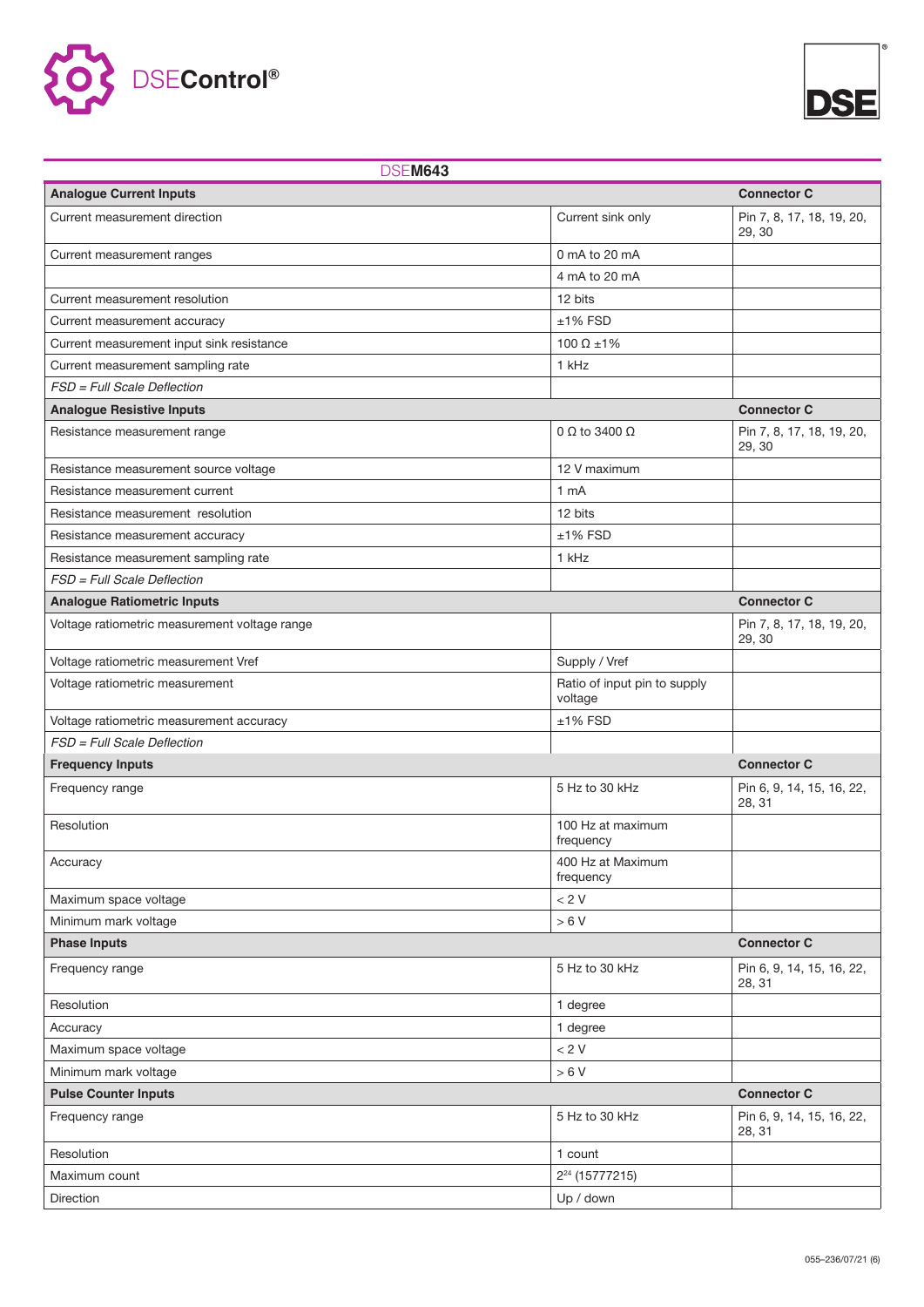



| <b>DSEM643</b>                                                               |                                                                           |                                                          |  |
|------------------------------------------------------------------------------|---------------------------------------------------------------------------|----------------------------------------------------------|--|
| <b>Encoder Inputs</b>                                                        |                                                                           | <b>Connector C</b>                                       |  |
| Frequency range                                                              | 5 Hz to 30 kHz                                                            | Pin 6, 9, 14, 15, 16, 22,<br>28, 31                      |  |
| Resolution                                                                   | 1 count                                                                   |                                                          |  |
| Maximum count                                                                | 2 <sup>24</sup> (15777215)                                                |                                                          |  |
| <b>Direction</b>                                                             | Up / down                                                                 |                                                          |  |
| <b>Digital Outputs High Side</b>                                             |                                                                           | <b>Connector C</b>                                       |  |
| Switching current                                                            | 2A                                                                        | Pin 1,2,3,5,11,12,13,<br>23,24,26,32,34,35               |  |
|                                                                              | 4A                                                                        | Pin 2,4,10,12,13,23,25,<br>27,35                         |  |
| Digital output active high 'ON' state internal voltage drop at rated current | < 2 V                                                                     |                                                          |  |
| Digital output active high 'OFF' state leakage current                       | $<$ 10 mA at 24 V                                                         |                                                          |  |
| <b>Digital Outputs Low Side</b>                                              |                                                                           | <b>Connector C</b>                                       |  |
| Switching current                                                            | 2A                                                                        | Pin 1,12,13,23,24                                        |  |
|                                                                              | 4A                                                                        | Pin 12,13,25                                             |  |
| Digital output active low 'ON' state maximum voltage at rated current        | < 2 V                                                                     |                                                          |  |
| Digital output active low 'OFF' state leakage current                        | $<$ 10 mA at 24 V                                                         |                                                          |  |
| <b>PWM/PWMi Outputs</b>                                                      |                                                                           | <b>Connector C</b>                                       |  |
| Peak current rating (software will stop output if > rating detected)         | 5A                                                                        | Pin 1, 2, 3, 12, 13, 23,<br>34, 35                       |  |
| Minimum PWM frequency                                                        | 20 Hz                                                                     |                                                          |  |
| Maximum PWM frequency                                                        | 250 Hz                                                                    |                                                          |  |
| PWM frequency resolution                                                     | 0.1 Hz steps                                                              |                                                          |  |
| PWM minimum pulse ratio                                                      | $0$ Hz                                                                    |                                                          |  |
| PWM maximum pulse ratio                                                      | 100%                                                                      |                                                          |  |
| PWM pulse resolution                                                         | 1%                                                                        |                                                          |  |
| Current measurement resolution (0 A to 2 A range)                            | 1 <sub>mA</sub>                                                           |                                                          |  |
| Current measurement resolution (0 A to 4 A range)                            | 2 <sub>m</sub> A                                                          |                                                          |  |
| Current measurement accuracy                                                 | $±1\%$ FSD                                                                |                                                          |  |
| Min. load impedance (12 V supply voltage to 4 A output)                      | $3\Omega$                                                                 |                                                          |  |
| Min. load impedance (24 V supply voltage to 4 A output)                      | 6Ω                                                                        |                                                          |  |
| <b>Reference Voltage</b>                                                     | <b>Connector A</b>                                                        |                                                          |  |
| Reference voltage output                                                     | Programmable 5 V or 10 V,<br>500 mA accuracy ±5%                          | 5                                                        |  |
|                                                                              |                                                                           | VRef GND on B21/C21                                      |  |
| <b>CAN Interfaces</b>                                                        |                                                                           | <b>Connector A</b>                                       |  |
| Number of CAN interfaces                                                     | 4                                                                         | Pin 10, 11, 12, 13, 14,<br>15, 17, 18, 19, 20, 21,<br>22 |  |
| Supported protocols                                                          | J1939                                                                     |                                                          |  |
|                                                                              | CAN open                                                                  |                                                          |  |
|                                                                              | Raw CAN                                                                   |                                                          |  |
| Supported programmable baud rates                                            | 50 kbit/s, 125 kbit/s, 250<br>kbit/s, 500 Kbit/s, 800 Kbit/s,<br>1 Mbit/s |                                                          |  |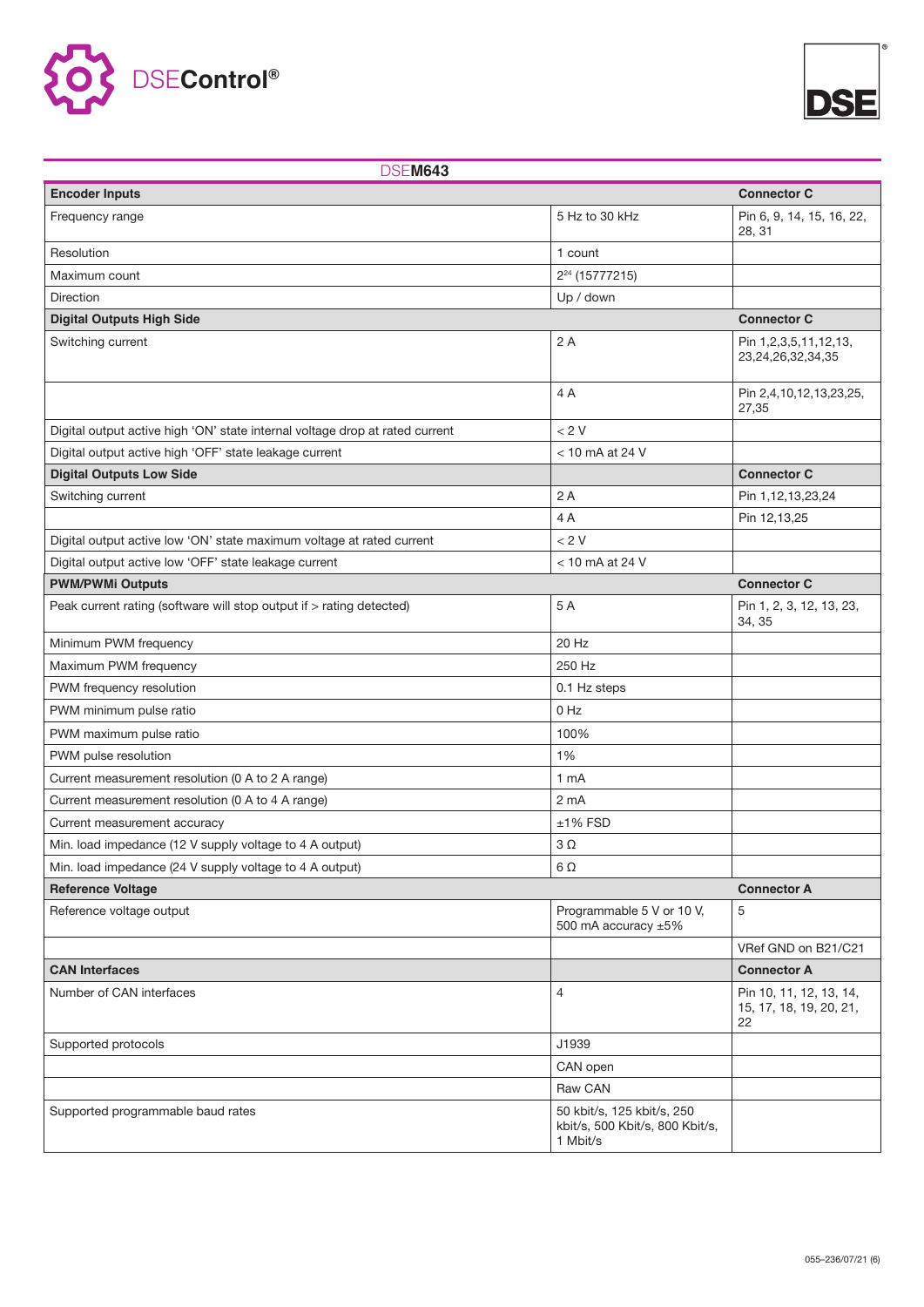



### DSE**M643**

| <b>Ethernet Interface</b>                   |                                                                                                                                     |                |                                | M <sub>12</sub> , 4 pole         |
|---------------------------------------------|-------------------------------------------------------------------------------------------------------------------------------------|----------------|--------------------------------|----------------------------------|
| Number of Ethernet ports                    |                                                                                                                                     |                |                                | D-coded 4 pole socket            |
| Supported data rates                        |                                                                                                                                     |                | 10 Mbit/s / 100 Mbit/s, duplex |                                  |
| Supported protocols                         |                                                                                                                                     |                | MODBUS TCP                     |                                  |
|                                             |                                                                                                                                     |                | CODESYS 3.5                    |                                  |
| <b>USB Interface</b>                        |                                                                                                                                     |                |                                | M12, 5 pole                      |
| Number of USB host ports                    |                                                                                                                                     | 1              |                                | B-coded, 5 pole socket           |
| Supported USB version                       |                                                                                                                                     | $\overline{c}$ |                                |                                  |
| Speeds supported                            |                                                                                                                                     |                | Full speed (12 Mbit/s)         |                                  |
| Device class supported                      |                                                                                                                                     |                | 08 (Mass Storage)              |                                  |
| Supported filing system                     |                                                                                                                                     | <b>FAT32</b>   |                                |                                  |
| <b>Processor</b>                            |                                                                                                                                     |                |                                |                                  |
| Ti Hercules <sup>™</sup> RM microcontroller |                                                                                                                                     |                | 32 bit ARM cortex - R4FCPU     |                                  |
|                                             |                                                                                                                                     | 220 MHz        |                                |                                  |
| <b>Memory</b>                               |                                                                                                                                     |                |                                |                                  |
| Internal flash                              |                                                                                                                                     | 3 MB           |                                |                                  |
| External flash                              |                                                                                                                                     | 8 MB           |                                |                                  |
| <b>Internal RAM</b>                         |                                                                                                                                     | 256 kB         |                                |                                  |
| <b>External RAM</b>                         |                                                                                                                                     | 8 MB           |                                |                                  |
| <b>FRAM</b>                                 |                                                                                                                                     | 512 kB         |                                |                                  |
| <b>LED Status</b>                           |                                                                                                                                     |                |                                |                                  |
| Colour                                      | <b>Description</b>                                                                                                                  |                | Operation                      | <b>State</b>                     |
| None                                        | Device not powered                                                                                                                  |                | N/A                            | Off                              |
| Green                                       | Unit powered up, application program loaded but not running                                                                         |                | <b>Static</b>                  | Application stopped              |
|                                             | Unit powered up, application program loaded and running                                                                             |                | 1 Hz flash                     | Application running              |
|                                             | Unit powered up, but no application program loaded                                                                                  |                | 5 Hz flash                     | No application                   |
| Amber                                       | Bootloader functioning normally, firmware present                                                                                   |                | <b>Static</b>                  | Bootloader mode                  |
|                                             | Firmware is at start-up                                                                                                             |                | Static                         | Firmware start-up                |
|                                             | Unit stopped due to a serious fault                                                                                                 |                | Static                         | Application exception            |
|                                             | Bootloader is decrypting the downloaded image                                                                                       |                | 1 Hz flash                     | Decrypting image                 |
|                                             | Bootloader is reading an image from the USB                                                                                         |                | 5 Hz flash                     | Reading image from<br><b>USB</b> |
| Red                                         | Fatal system/hardware fault - LED may be driven directly by                                                                         |                | <b>Static</b>                  | Fatal error                      |
|                                             | microcontroller error pin or firmware is in a fault condition<br>Unit running with a fault, see CODESYS error flags<br>or web tool. |                | 1 Hz flash                     | Faulty application<br>running    |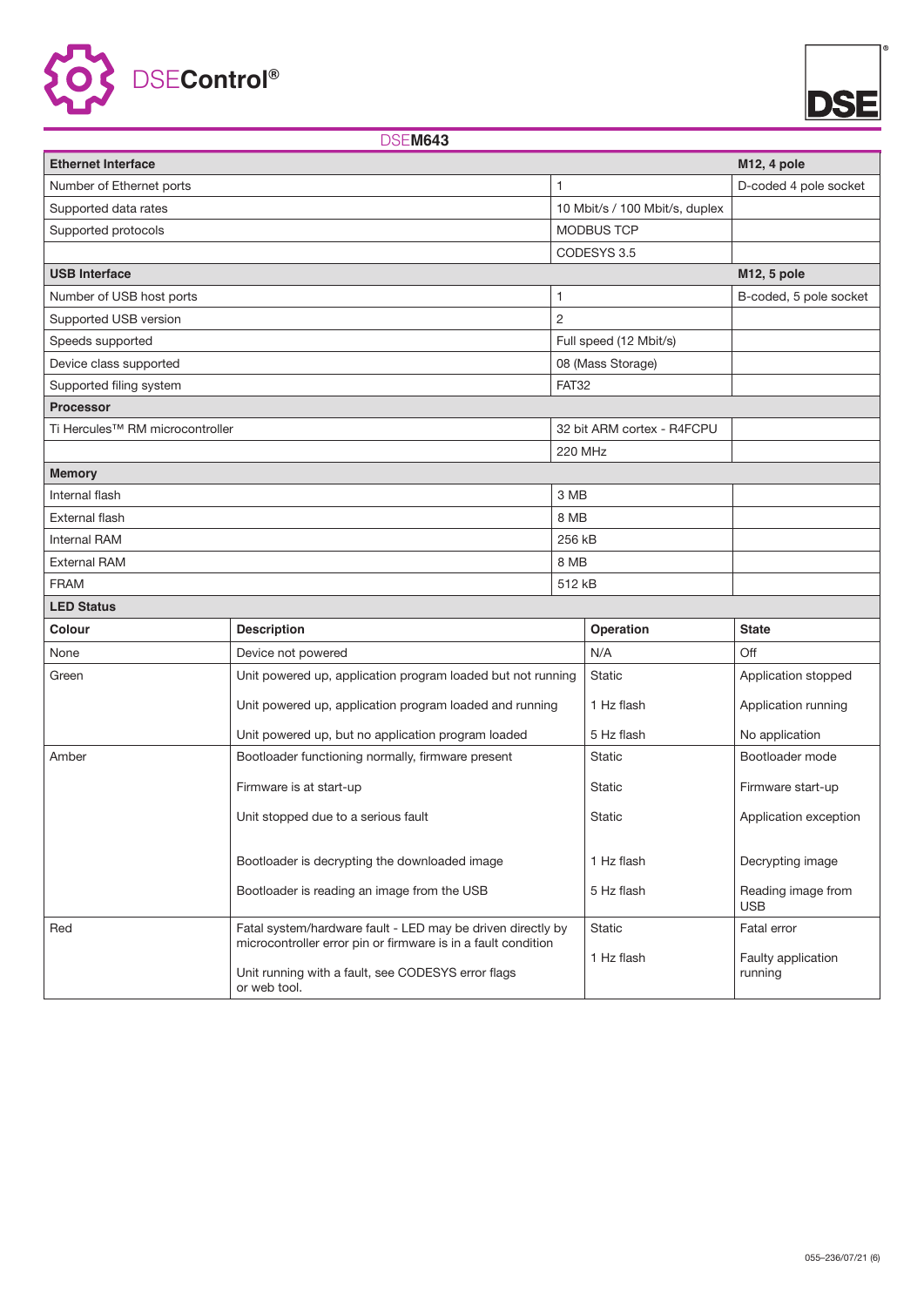



### DSE**M643**

| <b>Environmental and Testing</b>                                                                                                       |                                                                                                                                                                                                                                                                                                                                                                 |                                                 |  |  |
|----------------------------------------------------------------------------------------------------------------------------------------|-----------------------------------------------------------------------------------------------------------------------------------------------------------------------------------------------------------------------------------------------------------------------------------------------------------------------------------------------------------------|-------------------------------------------------|--|--|
| CE marking (Industrial)<br>Electromagnetic compatibility (EMC) noise immunity<br>Electromagnetic compatibility (EMC) emission standard |                                                                                                                                                                                                                                                                                                                                                                 | EN 61000-6-2<br>EN 61000-6-4                    |  |  |
| CE marking (Off-highway)<br>Electromagnetic compatibility (EMC)                                                                        |                                                                                                                                                                                                                                                                                                                                                                 | EN ISO 13766-1:2008                             |  |  |
| E11                                                                                                                                    | Electromagnetic compatibility (EMC) for vehicles                                                                                                                                                                                                                                                                                                                | UN/ECE-R10.05                                   |  |  |
| <b>Electrical tests</b>                                                                                                                | Pulse 1, severity level: III; function state C<br>Pulse 2a, severity level: III; function state A<br>Pulse 2b, severity level: III; function state C<br>Pulse 3a, severity level: III; function state A<br>Pulse 3b, severity level: III; function state A<br>Pulse 4, severity level: III; function state A<br>Pulse 5a, severity level: III; function state C | ISO 7637-2 (2004)                               |  |  |
| Climatic tests                                                                                                                         | Damp heat, cyclic upper temperature 55 °C<br>Damp heat, steady state test temperature 40 °C / 93% RH<br>Test duration: 21 days<br>Salt spray test severity level 3 (vehicle)                                                                                                                                                                                    | EN 60068-2-30<br>EN 60068-2-78<br>EN 60068-2-52 |  |  |
| Mechanical tests                                                                                                                       | Test VII; vibration, random mounting location: vehicle body. Vibration, sinusoidal<br>10500 Hz; 0.73 mm / 10 g: 10 cycles / axis.<br>bumps 30 g / 6 ms; 24,000 shocks                                                                                                                                                                                           | ISO 16750-3<br>EN 60068-2-6<br>ISO 16750-3      |  |  |